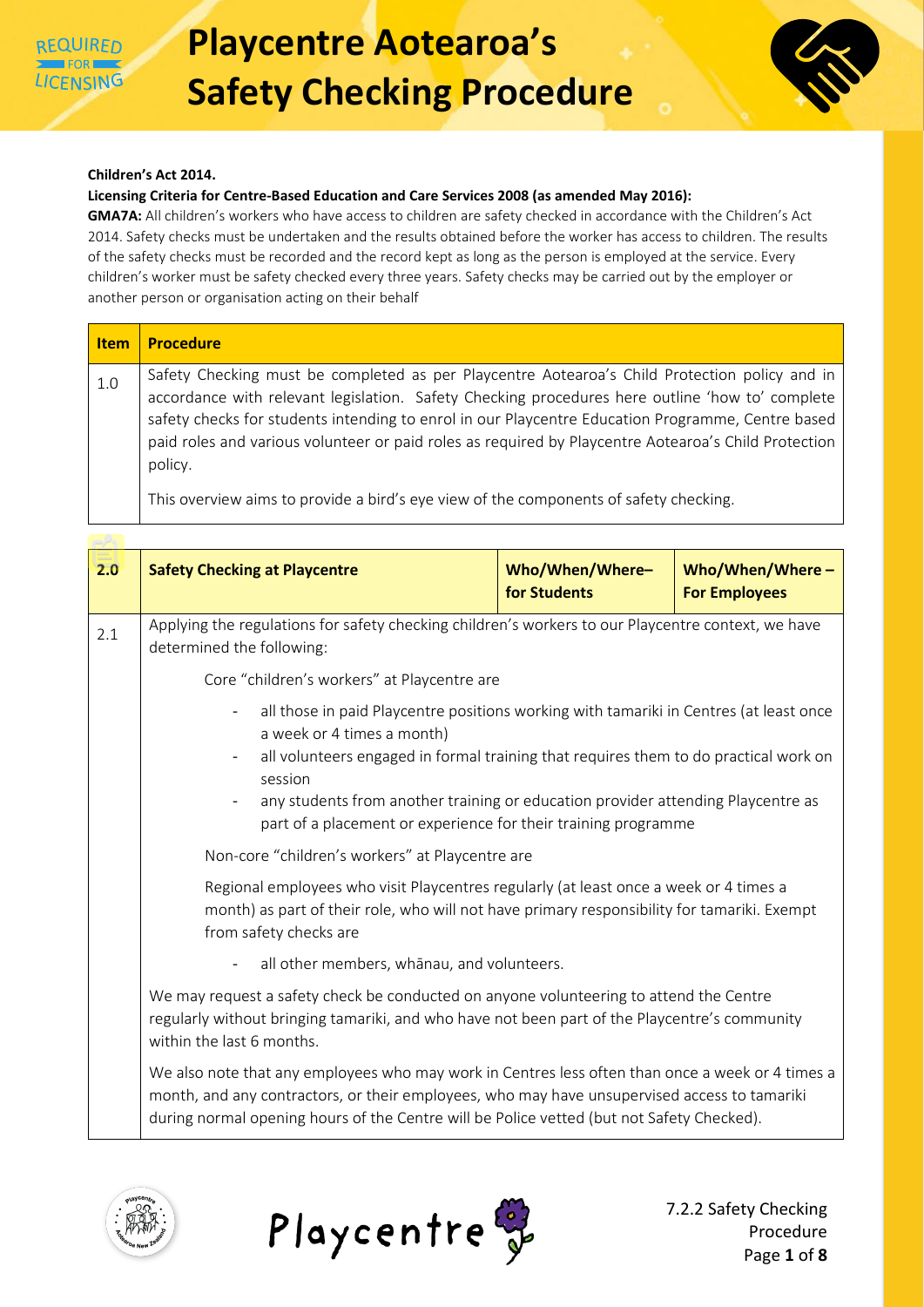



| 2.2   | Prior to the start date, all employees must:                                                                                                                                                                                                                                                                                                                                                                                                        | n/a                                                                                                | Centre                                                      |
|-------|-----------------------------------------------------------------------------------------------------------------------------------------------------------------------------------------------------------------------------------------------------------------------------------------------------------------------------------------------------------------------------------------------------------------------------------------------------|----------------------------------------------------------------------------------------------------|-------------------------------------------------------------|
|       | Have an Playcentre Aotearoa employment<br>a)<br>agreement for the role they are working<br>in that is signed and dated. (For Centre-<br>based employees this is supplied by the<br>Regional Support Lead or Whānau<br>Programme Lead<br>Have a completed safety check if they will<br>b)<br>be on session<br>NOTE: Police Vets are required as part of the<br>safety checking process and results can take up to<br><b>6 weeks</b> from submission. |                                                                                                    | and<br>Regional Support<br>Lead or Whānau<br>Programme Lead |
| 2.3   | When seeking to employ a Centre-based                                                                                                                                                                                                                                                                                                                                                                                                               | n/a                                                                                                | Centre                                                      |
|       | employee - "Employment Procedures" must be<br>followed.                                                                                                                                                                                                                                                                                                                                                                                             |                                                                                                    | with                                                        |
|       | The above named procedure ensures we meet<br>statutory obligations.                                                                                                                                                                                                                                                                                                                                                                                 |                                                                                                    | Centre Advisor,<br>Regional Support<br>Lead or Whānau       |
|       | a) Applicants are asked to complete:                                                                                                                                                                                                                                                                                                                                                                                                                |                                                                                                    | Programme Lead                                              |
|       | the top section of the "Playcentre<br>Aotearoa - Safety Checking for Intending<br>Students/Employees" form                                                                                                                                                                                                                                                                                                                                          |                                                                                                    |                                                             |
|       | - A Police Vetting Service Request and<br>Consent form                                                                                                                                                                                                                                                                                                                                                                                              |                                                                                                    |                                                             |
|       | c) All potential employees that will have<br>regular contact with tamariki must be<br>interviewed before they can be employed                                                                                                                                                                                                                                                                                                                       |                                                                                                    |                                                             |
| 2.4   | Students should be provided an enrolment pack<br>including the documents required for safety<br>checking at or before their first workshop                                                                                                                                                                                                                                                                                                          | Facilitator of first<br>workshop or Centre<br><b>Education Officer</b>                             | n/a                                                         |
| 2.5   | Complete Safety Checking for Intending Students/Employees Form                                                                                                                                                                                                                                                                                                                                                                                      |                                                                                                    |                                                             |
| 2.5.1 | Individual completes first section of "Safety<br>Checking form for intending<br>Students/Employees" (within the bold border).                                                                                                                                                                                                                                                                                                                       | Student - at the first or<br>second workshop, or<br>as soon as possible<br>interview<br>afterwards | $Employee - at the$                                         |
| 2.5.2 | Individual provides original documents and a<br>photocopy of two forms of ID (at least one of<br>which is photographic)                                                                                                                                                                                                                                                                                                                             |                                                                                                    |                                                             |





7.2.2 Safety Checking Procedure Page **2** of **8**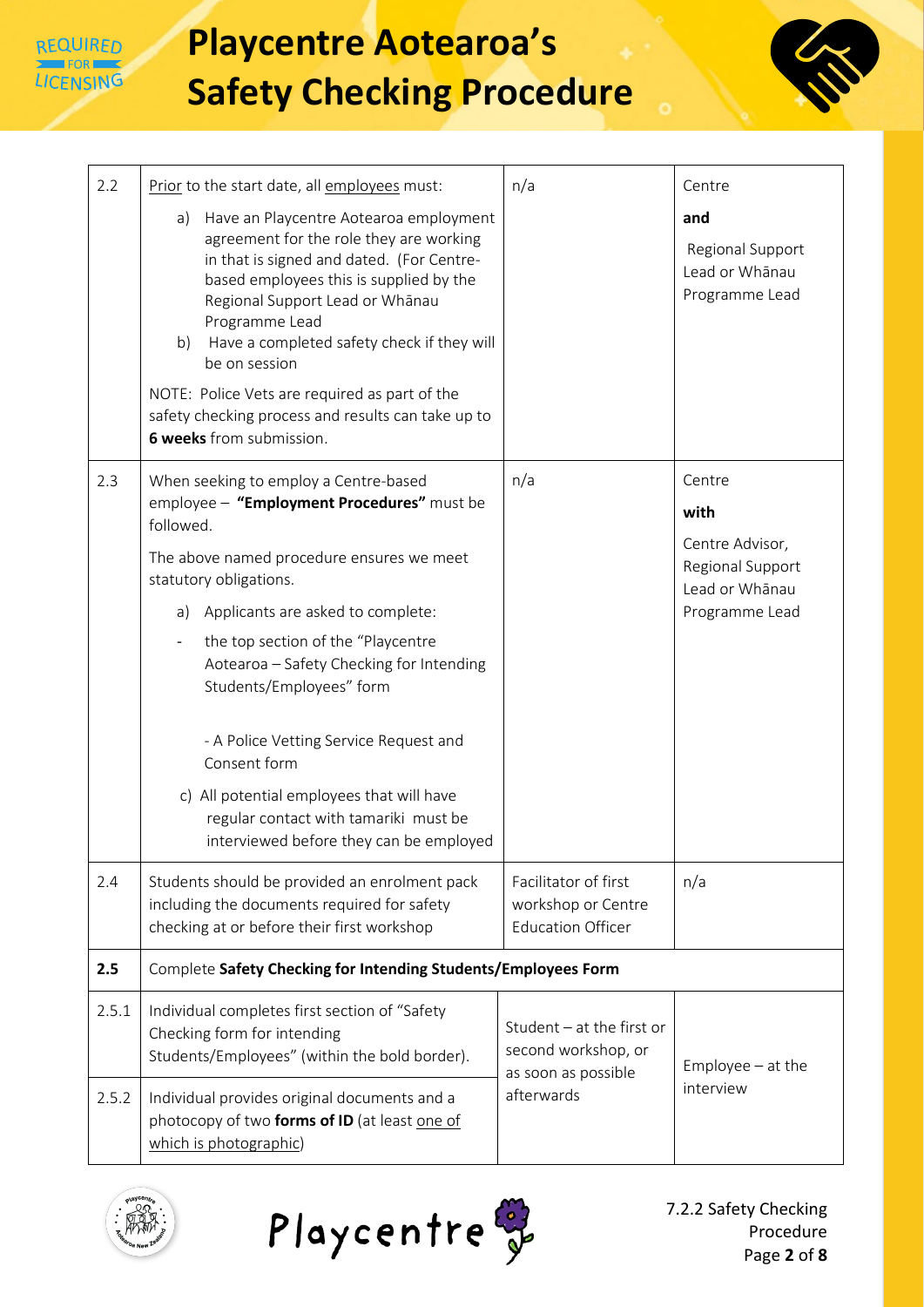



|       | Primary ID - Passport, Full NZ Birth<br>a)<br>Certificate (issued on or after 1998) or<br>NZ Citizenship Certificate.<br>b) Secondary ID - NZ Driver Licence, Kiwi<br>Access Card (previously 18+ card) or a<br>Community Services Card.<br>If documents are in different names, a change of<br>name document will be required e.g. NZ<br>Marriage or Civil Union Certificate, or name<br>change certificate. (This may also be useful if<br>their National Student Number (NSN) is in a<br>previous name.)<br>See Appendix A for full list of possible<br>Identification documents. |                                                                                   |                                                                                             |
|-------|--------------------------------------------------------------------------------------------------------------------------------------------------------------------------------------------------------------------------------------------------------------------------------------------------------------------------------------------------------------------------------------------------------------------------------------------------------------------------------------------------------------------------------------------------------------------------------------|-----------------------------------------------------------------------------------|---------------------------------------------------------------------------------------------|
| 2.5.3 | Playcentre Aotearoa manager or employee<br>delegate verifies identification (ID) by;                                                                                                                                                                                                                                                                                                                                                                                                                                                                                                 |                                                                                   |                                                                                             |
|       | a) Checking photo ID matches individual.<br>b) Sighting original documents and<br>confirming it matches the photocopy.<br>c) Signing and dating photocopy of ID.<br>d) Where a change of name document is<br>required (as in 2.5.2), steps b and c<br>above are followed for that as well.<br>e) Attaching these verified photocopies (of<br>two forms of ID) to form.                                                                                                                                                                                                               | Employee of<br>Playcentre Aotearoa -<br>usually Facilitator, or<br>Centre Advisor | Employee of<br>Playcentre Aotearoa -<br>usually Centre<br>Advisor                           |
| 2.5.4 | Playcentre Aotearoa manager or employee<br>delegate:                                                                                                                                                                                                                                                                                                                                                                                                                                                                                                                                 |                                                                                   |                                                                                             |
|       | Checks form is completed, signed and<br>a)<br>dated by Individual.<br>Completes "Safety Checking Identity<br>b)<br>Confirmation" section of form.                                                                                                                                                                                                                                                                                                                                                                                                                                    |                                                                                   |                                                                                             |
| 2.6   | <b>Complete New Zealand Police Vetting Service Request and Consent Form</b>                                                                                                                                                                                                                                                                                                                                                                                                                                                                                                          |                                                                                   |                                                                                             |
| 2.6.1 | Individual completes sections 2 and 3 of "New<br>Zealand Police Vetting Service Request and<br>Consent Form"                                                                                                                                                                                                                                                                                                                                                                                                                                                                         | Student                                                                           | Potential Employee                                                                          |
| 2.6.2 | Playcentre Aotearoa manager or employee<br>delegate:<br>Checks form is completed correctly<br>a)<br>Is signed and dated by Individual<br>b)                                                                                                                                                                                                                                                                                                                                                                                                                                          | One of the following;<br>Centre Advisor<br>1.<br>Facilitator<br>2.<br>3.          | Centre Advisor,<br>Regional Support<br>Lead or Whānau<br>Programme Lead at<br>the interview |





7.2.2 Safety Checking Procedure Page **3** of **8**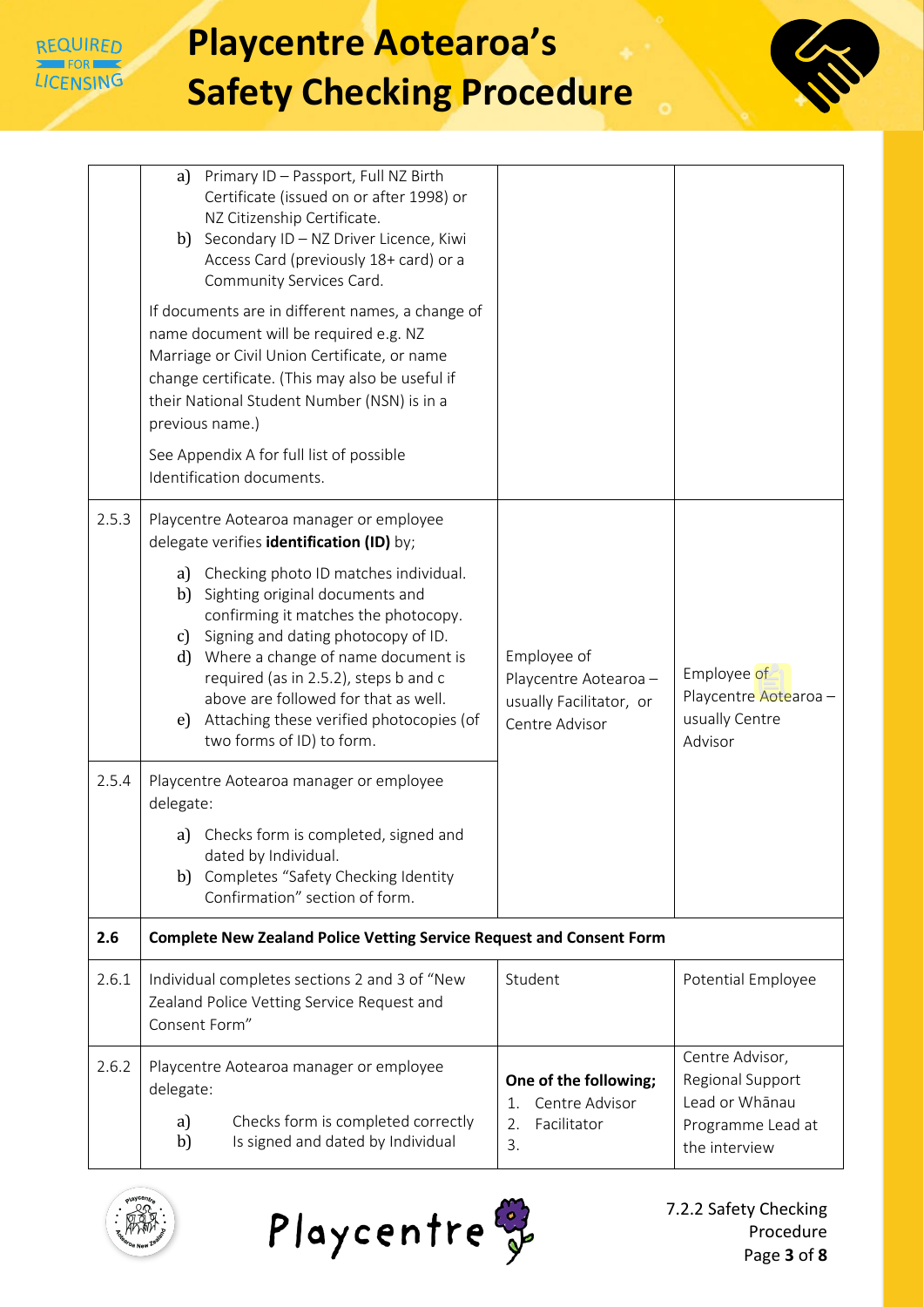



|     | Potential employees will be informed that this<br>will only be processed if they are the preferred<br>candidate and it will be destroyed or returned to<br>them if they are unsuccessful.                                                                                                                                                                                                                                               |                                                         |                                                                                                                                                                                                        |
|-----|-----------------------------------------------------------------------------------------------------------------------------------------------------------------------------------------------------------------------------------------------------------------------------------------------------------------------------------------------------------------------------------------------------------------------------------------|---------------------------------------------------------|--------------------------------------------------------------------------------------------------------------------------------------------------------------------------------------------------------|
| 2.7 | Playcentre Aotearoa manager or employee<br>delegate then:<br>1. Collates;<br>a) Playcentre Education Enrolment<br>Form<br>b) Safety Checking for Intending<br>Students/Employees Form (See 2.5<br>above).<br>New Zealand Police Vetting Service<br>$\mathsf{C}$<br>Request and Consent Form<br>d) Verified copies of ID<br>e) Interview Worksheets for potential<br>Employees<br>Sends to Regional Office.<br>2.                        | Send a) through d) to<br>Student Support<br>Coordinator | Send b) through e) to<br>Regional Support<br>Lead or Whānau<br>Programme Lead (if<br>this section has not<br>already been<br>completed by the<br>Regional Support<br>Lead or Whānau<br>Programme Lead) |
| 2.8 | The authorised third-party agency will contact<br>the referees of the preferred applicant and will<br>include questions related to the Safety Checking<br>requirements - such as whether the person<br>poses a risk to children.<br>They will record the responses to these<br>questions, along with the more general referee<br>questions and load them into the website where<br>they can be accessed by the Human Resources<br>team. | Human Resources                                         | Human Resources                                                                                                                                                                                        |



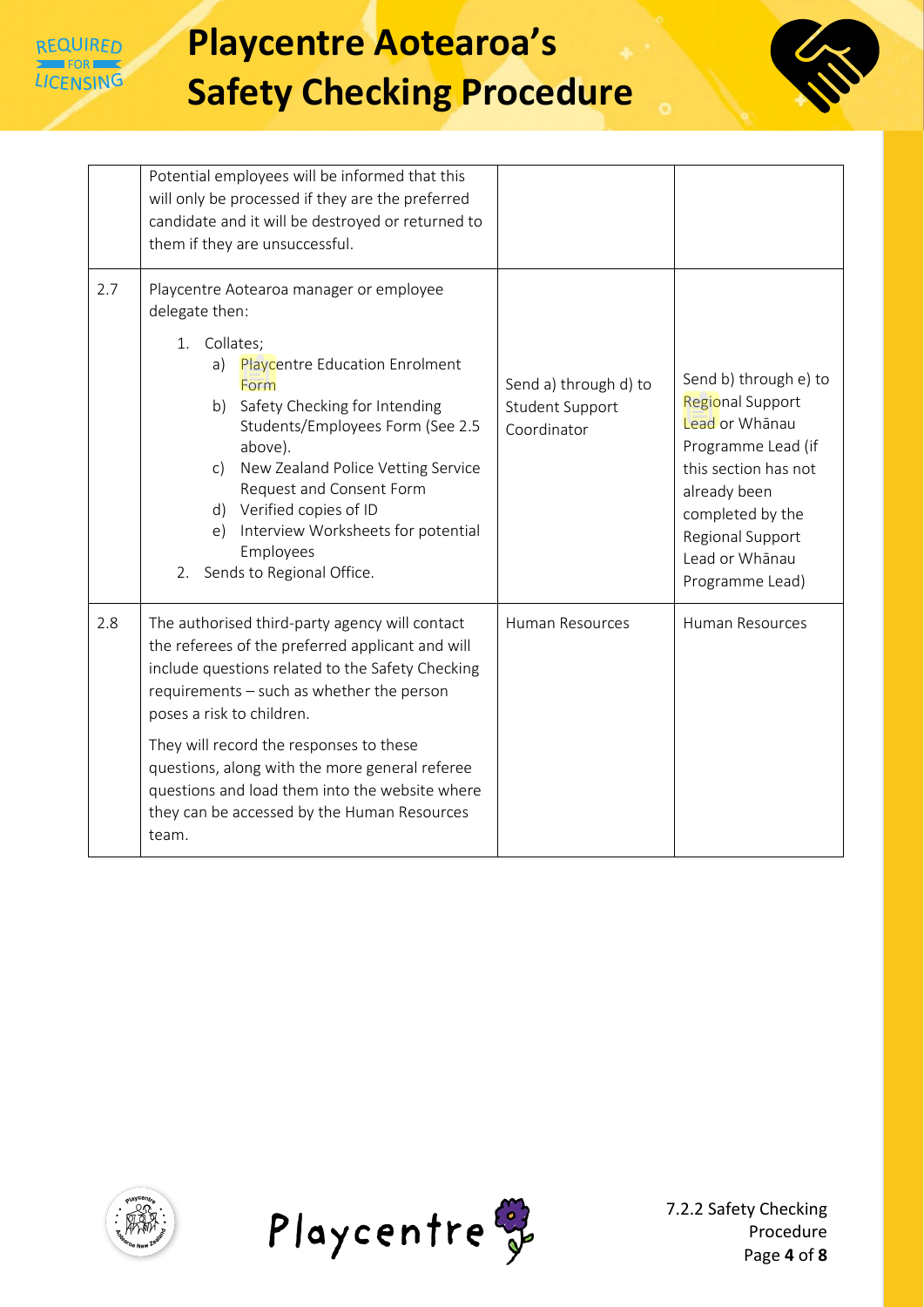### **REQUIRED** LICFNSING

# **Playcentre Aotearoa's Safety Checking Procedure**



| 3.0 | <b>REGIONAL OFFICE: Safety Checking Procedure</b>                                                                                                                                                                                                                                                                                                                                                                                                                                                                                                                                                                | <b>WHO</b>                                                                              |
|-----|------------------------------------------------------------------------------------------------------------------------------------------------------------------------------------------------------------------------------------------------------------------------------------------------------------------------------------------------------------------------------------------------------------------------------------------------------------------------------------------------------------------------------------------------------------------------------------------------------------------|-----------------------------------------------------------------------------------------|
| 3.1 | Safety Checking Form, Police Vetting and copies of ID received.<br>If an intending employee, then interview notes & referee notes are also<br>received.                                                                                                                                                                                                                                                                                                                                                                                                                                                          | Regional Support<br>Lead or Whānau<br>Programme Lead                                    |
|     | If an intending student, enrolment form received<br>a) Where these documents are received by the Student Support                                                                                                                                                                                                                                                                                                                                                                                                                                                                                                 | <b>Or</b><br>Student Support                                                            |
|     | Coordinator, they will hold and process the Education Enrolment<br>form, but pass all other documentation to Human Resources for<br>processing.                                                                                                                                                                                                                                                                                                                                                                                                                                                                  | Coordinator                                                                             |
| 3.2 | Safety Checking <i>information is gathered</i> , using the "Safety Check form for<br>Intending Students and Employees" to track:                                                                                                                                                                                                                                                                                                                                                                                                                                                                                 | <b>Human Resources</b><br>And                                                           |
|     | Submission of Police vetting consent form and Safety Checking<br>a)<br>consent form into Human Resources database<br>Submission of police vetting request in online system<br>b)<br>Submission of Safety Checking information into authorised third party<br>$\mathsf{C}$<br>website and check ordered<br>If either: Review work history provided<br>d)<br>If either: Check Playcentre systems, and any relevant professional<br>e)<br>bodies for records.<br>f)<br>If additional concerns raised by Police Vet or other results, a further<br>referee may be requested and contacted with additional questions. | Student Support<br>Coordinator, Regional<br>Support Lead or<br>Whānau Programme<br>Lead |
| 3.3 | Once all the information has been collated a Risk Assessment is<br>undertaken. The Risk Assessment will consider:                                                                                                                                                                                                                                                                                                                                                                                                                                                                                                | Regional Support<br>Lead, Whānau                                                        |
|     | Any concerns raised<br>a)<br>The relevance of any convictions/concerns to the role $-$ be it as a<br>b)<br>student or employee<br>How long ago the convictions or concerns raised occurred.<br>$\mathsf{C}$                                                                                                                                                                                                                                                                                                                                                                                                      | Programme Lead or<br><b>Student Support</b><br>Coordinator                              |
| 3.4 | Where the assessment is that the person is low risk:                                                                                                                                                                                                                                                                                                                                                                                                                                                                                                                                                             | Regional Support                                                                        |
|     | Regional Support Lead, Whānau Programme Lead or Student Support<br>Coordinator will:                                                                                                                                                                                                                                                                                                                                                                                                                                                                                                                             | Lead, Whānau<br>Programme Lead or<br>Student Support                                    |
|     | Record in the Human Resources database that the Safety Check<br>1)<br>has been completed<br>For an employee:<br>2)<br>File the completed Safety Check form, Police Vet form<br>i)<br>& result & copies of ID with the individual's personnel<br>file                                                                                                                                                                                                                                                                                                                                                             | Coordinator                                                                             |
|     | Advise the Regional Support Lead or Whānau<br>ii)<br>Programme Lead that the Safety Check was clear                                                                                                                                                                                                                                                                                                                                                                                                                                                                                                              |                                                                                         |
|     | 3) For a student:<br>Give the completed Safety Check form, Police Vet form &<br>i)<br>result & copies of ID to the Student Support Coordinator to                                                                                                                                                                                                                                                                                                                                                                                                                                                                |                                                                                         |





7.2.2 Safety Checking Procedure Page **5** of **8**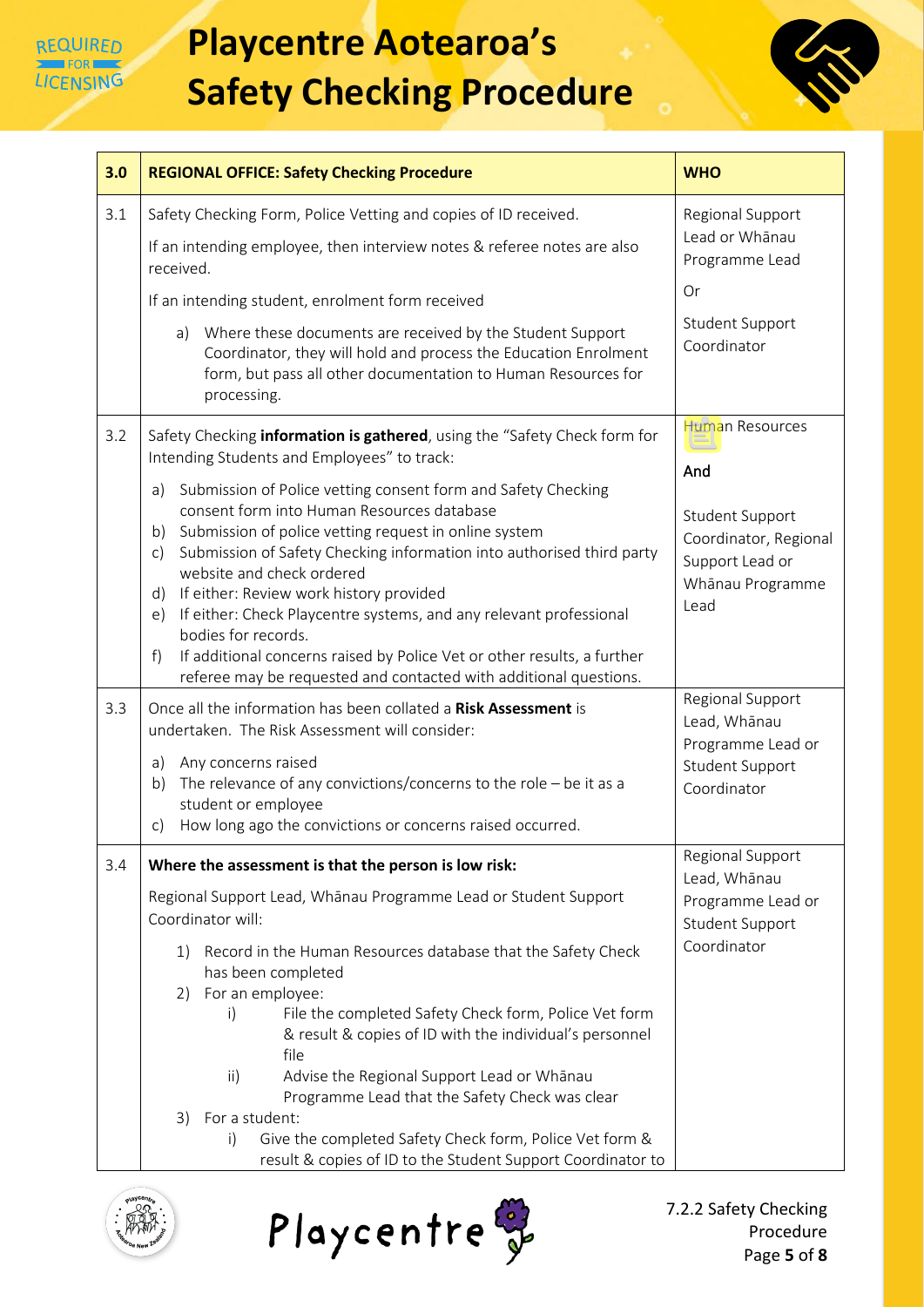



|     | file with the student's enrolment records                                                                                                   |                                          |
|-----|---------------------------------------------------------------------------------------------------------------------------------------------|------------------------------------------|
|     | Destroy any police vet forms of unsuccessful job applicants.<br>4)                                                                          |                                          |
| 3.5 | Where concerns are raised                                                                                                                   | Regional Support                         |
|     | The Regional Support Lead, Whānau Programme Lead or Student Support                                                                         | Lead, Whānau                             |
|     | Coordinator will refer the case to the and HR Lead to decide on the next<br>steps.                                                          | Programme Lead,                          |
|     |                                                                                                                                             | Student Support<br>Coordinator, Regional |
|     | The National Support Manager and Regional Managers may be<br>a)<br>consulted with to come to a decision and will check for precedence       | Manager, National                        |
|     | using anonymised data.                                                                                                                      | Support Manager, HR                      |
|     | In the case of indecision, the Human Resource Lead's decision will be<br>b)<br>final.                                                       | Lead                                     |
|     | If any actions are required to mitigate risk this will be kept as<br>c)<br>confidential as possible, taking into account the privacy of the |                                          |
|     | individual, but keeping safety of tamariki as paramount.                                                                                    |                                          |
|     | We may request the individual to engage with us in creating an action<br>d)                                                                 |                                          |
|     | plan that they will sign, outlining how any risk to tamariki will be<br>mitigated.                                                          |                                          |
|     | Any risk mitigation will be recorded on the Safety Check form, and the<br>e)                                                                |                                          |
|     | appropriate record-keeping steps in 3.4 will also be followed.                                                                              |                                          |
| 3.6 | <b>Rechecks</b>                                                                                                                             | Human Resources                          |
|     | The Human Resources database provides notice to Human Resources when                                                                        |                                          |
|     | rechecks are due for both students and employees to start the processes                                                                     |                                          |
|     | to;                                                                                                                                         |                                          |
|     | a) Complete new Police Vet                                                                                                                  |                                          |
|     | b) Complete a Safety Checking Renewal Form (for the new Risk<br>Assessment)                                                                 |                                          |
|     | Obtain verified copies of Identification (ID) -where a person's<br>c)                                                                       |                                          |
|     | name has changed.                                                                                                                           |                                          |
|     | d) Complete a Risk Assessment                                                                                                               |                                          |
| 3.7 | Records pertaining to Safety Checking will be retained for:                                                                                 | Human Resources or<br>Student Support    |
|     | Student: 12 months following their last engagement with the                                                                                 | Coordinator                              |
|     | education programme (attending a workshop/ submitting an<br>assignment) or once they have completed their qualification                     |                                          |
|     | <b>Employee</b> : 3 years - until the next safety check is completed or                                                                     |                                          |
|     | until they leave the service.                                                                                                               |                                          |

### **Appendix A: Identification documents**

A. A specified organisation (in this case Playcentre Aotearoa) must establish that the claimed identity of the children's worker exists by checking an original primary identification document. This is a closed list of documents and one of the below must be used:





7.2.2 Safety Checking Procedure Page **6** of **8**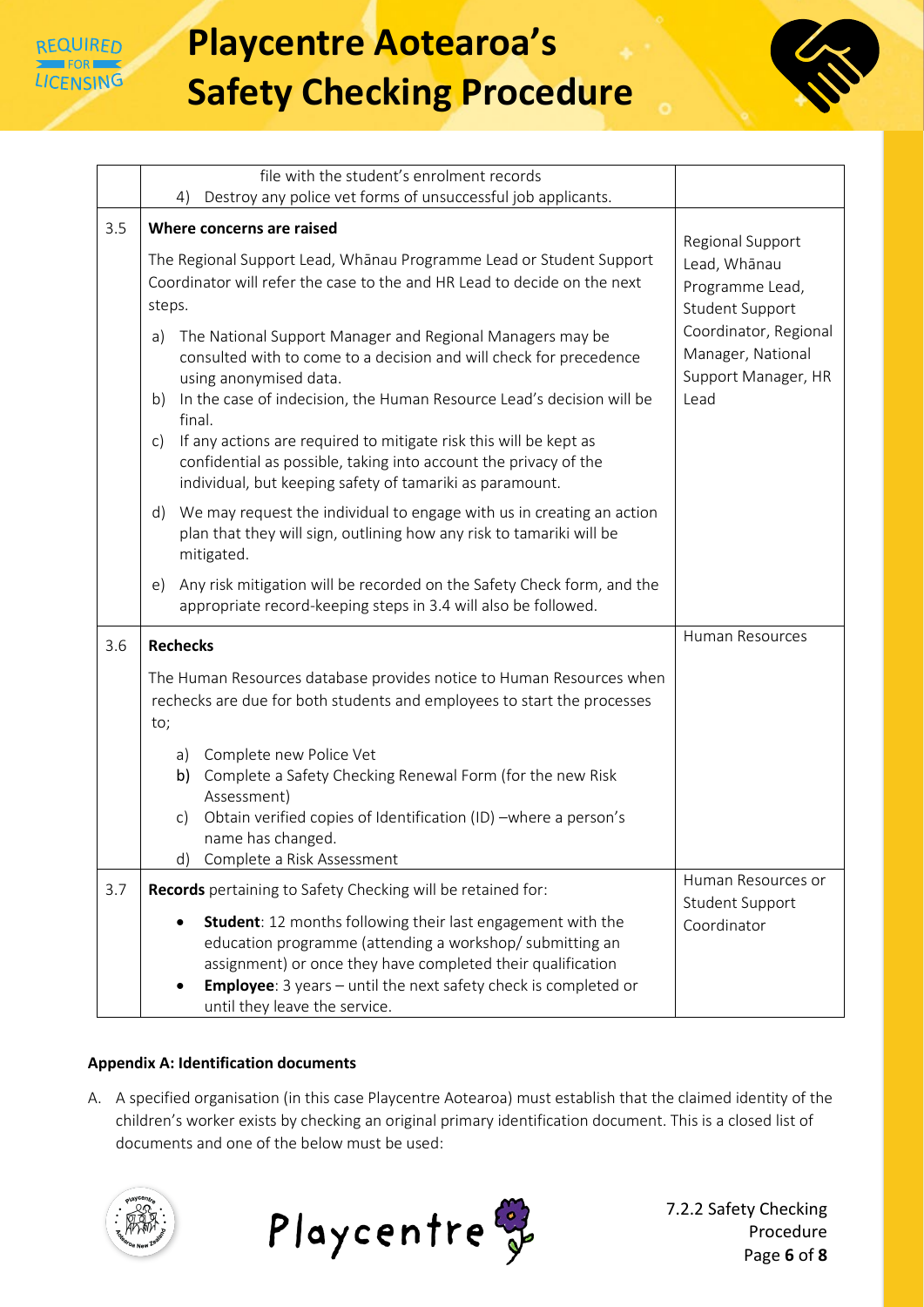



| <b>Possible Primary Identity Documents</b>                                                                                                                               |                                                                             |  |  |
|--------------------------------------------------------------------------------------------------------------------------------------------------------------------------|-----------------------------------------------------------------------------|--|--|
| Document/record                                                                                                                                                          | <b>Issuing agency</b>                                                       |  |  |
| New Zealand Passport                                                                                                                                                     | Department of Internal Affairs                                              |  |  |
| Overseas passport (may include New Zealand<br>immigration visa or permit issued by the Ministry of<br>Business, Innovation or Employment (Immigration<br>New Zealand))   | Overseas authority                                                          |  |  |
| New Zealand emergency travel document                                                                                                                                    | Department of Internal Affairs                                              |  |  |
| New Zealand refugee travel document                                                                                                                                      | Department of Internal Affairs                                              |  |  |
| New Zealand certificate of identity (issued under<br>the Passports Act 1992 to non-New Zealand citizens<br>who cannot obtain a passport from their country of<br>origin) | Department of Internal Affairs                                              |  |  |
| New Zealand certificate of identity (issued under<br>Immigration Act 1987 to people who have refugee<br>status)                                                          | Ministry of Business, Innovation or Employment<br>(Immigration New Zealand) |  |  |
| New Zealand Firearms license                                                                                                                                             | New Zealand Police                                                          |  |  |
| New Zealand full birth certificate issued on or after<br>1 January 1998 carrying a unique identification<br>number                                                       | Department of Internal Affairs                                              |  |  |
| New Zealand citizenship certificate                                                                                                                                      | Department of Internal Affairs                                              |  |  |

B. A specified organisation (in this case Playcentre Aotearoa) must also establish that the claimed identity of the children's worker is living and that they use the identity in the community by verifying an original secondary identity document. This is a closed list of documents and one of below must be used:

| <b>Possible Secondary Identity documents</b> |                                      |  |
|----------------------------------------------|--------------------------------------|--|
| Document/record                              | <b>Issuing agency</b>                |  |
| New Zealand driver licence                   | NZ Transport Agency                  |  |
| Kiwi Access Card (previously 18+ Card)       | Hospitality New Zealand Incorporated |  |
| Community services card                      | Ministry of Social Development       |  |
| SuperGold Card                               | Ministry of Social Development       |  |
| Veteran SuperGold Card                       | Ministry of Social Development       |  |





7.2.2 Safety Checking Procedure Page **7** of **8**